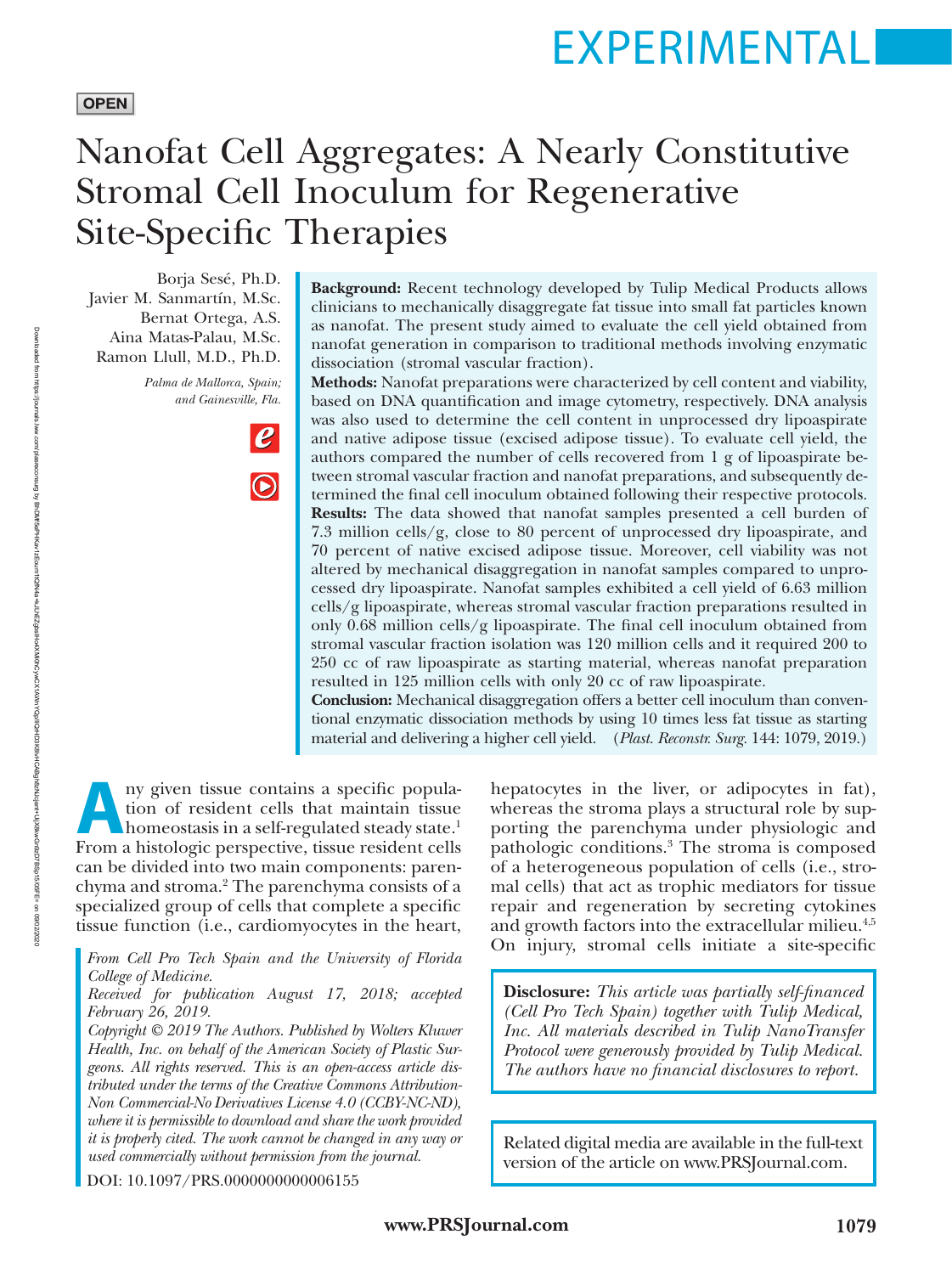reparative response consisting of (1) extracellular matrix remodeling, (2) enhanced angiogenesis, (3) modulation of the immune system, and (4) cellular turnover.6 These reparative properties make stromal cells a great therapeutic value for regenerative medicine and cell-based therapies.

Adipose tissue has become one of the most suitable sources of stromal cells, given its abundance in the adult organism along with easy and safe acquisition.7–9 The cellular components of adipose tissue consist predominantly of mature adipocytes (parenchyma) sustained by a cohort of stromal cells (stroma), including fibroblasts, endothelial cells, resident mononuclear cells, wandering bloodderived cells, and progenitor cells.<sup>3-5</sup> Traditionally, isolation of stromal cells has been conducted by enzymatic dissociation of lipoaspirate followed by centrifugation to separate mature adipocytes from stromal cells. $9-11$  Enzymatically released stromal cells consist of a heterogeneous isolated cell population known as stromal vascular fraction. However, the use of enzymes is associated with high costs and presents some conflicts with regulatory agencies.<sup>12</sup> Consequently, mechanical methods have emerged as an alternative for stromal vascular fraction isolation, where physical forces break down mature adipocytes. These methods involve vibration, highspeed centrifugation, and shaking, but they all produce a lower cell yield of stromal vascular fraction cells compared with enzymatic methods.13

Recently, Tonnard et al. developed a new method for mechanical processing of lipoaspirate to reduce the size of fat particles needed to obtain an injectable product, known as nanofat.<sup>14</sup> Mechanically disaggregated nanofat was obtained by sequential passes through different Luer-lock sizes where the lipoaspirate is exposed to shear forces, resulting in mature adipocyte rupture and sizing down of stromal tissue fragments. As opposed to isolated stromal vascular fraction cells, nanofat contains a stromal cell population organized as cell aggregates, which retain their vasculature while remaining attached to the native cellular matrix.15 It has been shown that cell aggregates maintain cell viability and exhibit an enhanced response to proliferation and differentiation compared with isolated cells.<sup>16–18</sup> Most importantly, recent studies have reported a successful outcome of nanofat application in surgical procedures for facial rejuvenation and skin graft reconstruction.<sup>19-21</sup> In addition, a condensed form of nanofat has been shown to promote wound healing and improve flap survival in a mouse model.<sup>22,23</sup> The present study aimed to evaluate the cell content of nanofat preparations and compare the cell yield and

performance of lipoaspirate processing between mechanical disaggregation and enzymatic dissociation methods. For clarity purposes in this article, stromal vascular fraction refers to enzymatic dissociation procedures and nanofat relates to mechanical disaggregation by means of the Tulip Medical (Tulip Medical Products, San Diego, Calif.) system.

#### **PATIENTS AND METHODS**

The present study was authorized by the Ethics Committee of the Balearic Isles. All liposuctions were performed under general anesthesia, and an informed consent document was signed by all patients.

### **Adipose Tissue Harvesting and Processing Enzymatic Dissociation of Stromal Vascular**

**Fraction: GID Stromal Vascular Fraction Protocol** Stromal vascular fraction isolation was performed in 20 healthy patients as described by Dos-Anjos Vilaboa et al.<sup>24</sup> Briefly, fat tissue was harvested from the abdominal area and transferred into a GID SVF-1 (GID Europe, London, United Kingdom). Lipoaspirate was washed three times with lactated Ringer solution and incubated at 37°C for 40 minutes under continuous agitation with an equal volume of digestion buffer containing 200 collagen digestion units/ml dissociation enzyme (GIDzyme-2; GID Europe). Enzymatic activity was stopped with human albumin (2.5% final concentration), and the GID SVF-1 device was centrifuged at 800 *g* for 10 minutes. Supernatant was discarded and the resulting cell pellet (stromal vascular fraction) was resuspended in a suitable volume of lactated Ringer solution.

#### **Mechanical Disaggregation of Nanofat: Tulip NanoTransfer Protocol**

Lipoaspirate was obtained from six healthy patients. Tumescent fluid (INIBSACAIN Plus 0.05%; Inibsa Hospital, Barcelona, Spain) was infiltrated at the abdominal area using a Tumescent Infiltrator cannula (Tulip Medical). Forty cubic centimeters of lipoaspirate was harvested using a Carraway Harvester cannula (Tulip Medical) into 20-cc syringes with a Johnnie Lock (Tulip Medical) installed to hold suction. Lipoaspirate was transferred into a Fat Press (Tulip Medical), and washed with an equal volume of saline solution by hand rocking eight to 10 times. Fluids were expelled by manual pressure, and dry lipoaspirate was collected into 20-cc syringes. The fatcontaining syringe was sequentially passed 30 times through a 2.4-mm and 1.2-mm Luer-to-Luer transfer (Tulip Medical) device connected to another empty 20-cc syringe. Preemulsified lipoaspirate was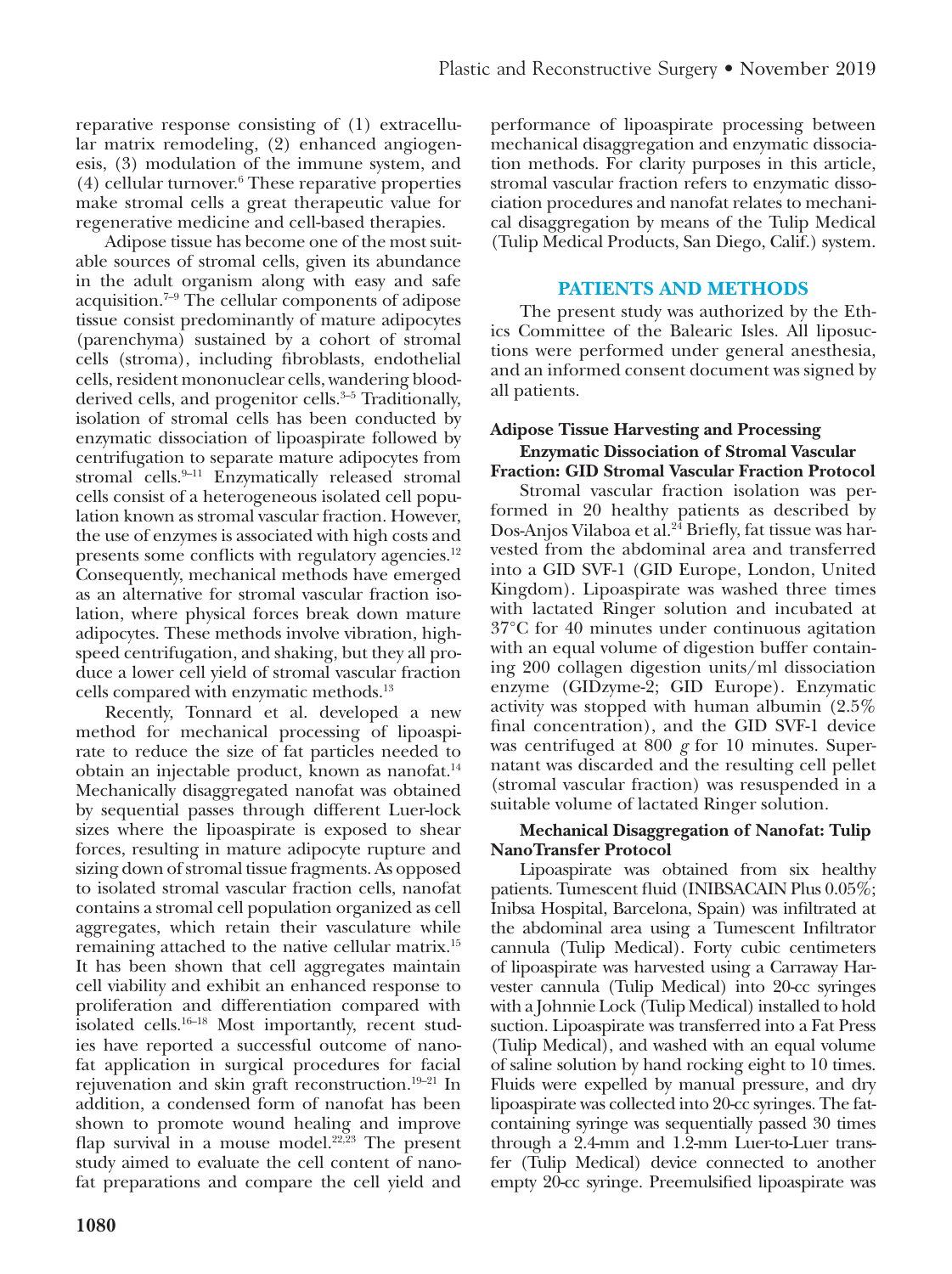then connected in a sterile NanoTransfer device (Tulip Medical) and transferred by a single pass through a 0.6- to 0.4-mm mesh screen into an empty 20-cc syringe. [**See Video (online)**, which demonstrates mechanical disaggregation of nanofat following Tulip NanoTransfer protocol. For harvest, the abdominal region was infiltrated with tumescent fluid and adipose tissue was subsequently harvested. Aspirated adipose tissue (lipoaspirate) was washed with an equal volume of saline solution by hand rocking and removing the excess fluid. Dry lipoaspirate was mechanically disaggregated by a shearing process of transferring fat 30 times through 2.4-mm and 1.2-mm Luer-to-Luer devices, causing stroma fragmentation and a major adipocyte breakage. As a result, intracellular triglycerides released from broken adipocytes together with residual fluid present in lipoaspirate formed an emulsion containing stromal cells as aggregates. Mechanically disaggregated lipoaspirate was transferred through the NanoTransfer device to select for 0.6- to 0.4-mm particles, generating nanofat as a final product.]

#### **Excised Adipose Tissue Harvesting and Sampling**

Excised adipose tissue was harvested from the abdomen of one healthy patient who underwent abdominoplasty. Five different samples  $(n=5)$  were excised from the abdomen using dissecting scissors.

#### **Cell Number and Viability Quantification by Image Cytometry**

Cell count was performed on stromal vascular fraction cell suspensions by an automated nucleocounter (NC-3000; ChemoMetec, Lillerød, Denmark). Cell viability was measured on stromal vascular fraction isolated cells from each specimen (lipoaspirate and nanofat). Stromal vascular fraction pellets were resuspended in a suitable volume of phosphate-buffered saline and filtered using a 100-µm cell strainer. Cell number and viability were determined automatically in 30 to 40 seconds by means of the NC-3000 device.

#### **Cell Number Quantification by DNA Analysis**

Fifty to 100 mg of lipoaspirate, nanofat, and excised adipose tissue specimens were placed into a sterile 1.5-ml Eppendorf tube. In addition, a known stromal vascular fraction pellet (previously quantified by the NC-3000 device) was used as a reference control. DNA extraction was performed following the manufacturer's instructions from E.Z.N.A. tissue DNA Kit (Promega, Madison, Wis.). DNA content was measured by NanoDrop (ThermoFisher Scientific, Waltham, Mass.) quantification. Cell

numbers from test specimens were interpolated from DNA-cell ratio obtained from the stromal vascular fraction reference control sample.

#### **Histologic Analysis**

Excised adipose tissue, unprocessed lipoaspirate, and postdigested lipoaspirate were placed directly into plastic cassettes. Nanofat was previously centrifuged at 800 *g* for 10 minutes, the aqueous phase was discarded, and the resulting condensate nanofat was placed into the cassette. All samples were fixed in 4% paraformaldehyde, dehydrated, and embedded in paraffin. Paraffin blocks were sent to the histopathology facility at the Institute for Research in Biomedicine in Barcelona sectioned at 3-μm thickness, and stained with hematoxylin and eosin standard protocols. Bright-field images were acquired with a Nano-Zoomer-2.0 HT C9600 digital scanner (Hamamatsu Photonics, Hamamatsu, Japan).

#### **Statistical Analysis**

Bar graphs are represented as mean ± SEM and box plots represent the median, mean, and the minimum and maximum values. Statistical analyses were performed using GraphPad Prism software version 7.0a (GraphPad Software, Inc., San Jose, Calif.). Paired *t* tests were used to compare lipoaspirate versus nanofat samples (Figs. 1 through 3). Unpaired *t* tests were used to compare excised adipose tissue versus lipoaspirate and nanofat (Fig. 2) and stromal vascular fraction versus nanofat samples (Fig. 4 and Table 1). Values of *p* < 0.05 were considered significant.

#### **RESULTS**

According to our hypothesis, our results show that (1) nanofat preparation consists of an 85 percent volume of processed dry lipoaspirate; (2) nanofat contains 70 percent of native adipose tissue (excised adipose tissue) cell mass; (3) mechanical disaggregation does not affect cell viability; (4) mechanical disaggregation yields 10 times more cells per gram of dry lipoaspirate compared with enzymatic dissociation methods; and (5) mechanically disaggregated nanofat exhibits some clinical advantages over stromal vascular fraction isolation protocols.

#### **Tissue Fraction of Nanofat Preparations**

After mechanical disaggregation of lipoaspirate, we determined the tissue fraction of nanofat compared with unprocessed dry lipoaspirate. For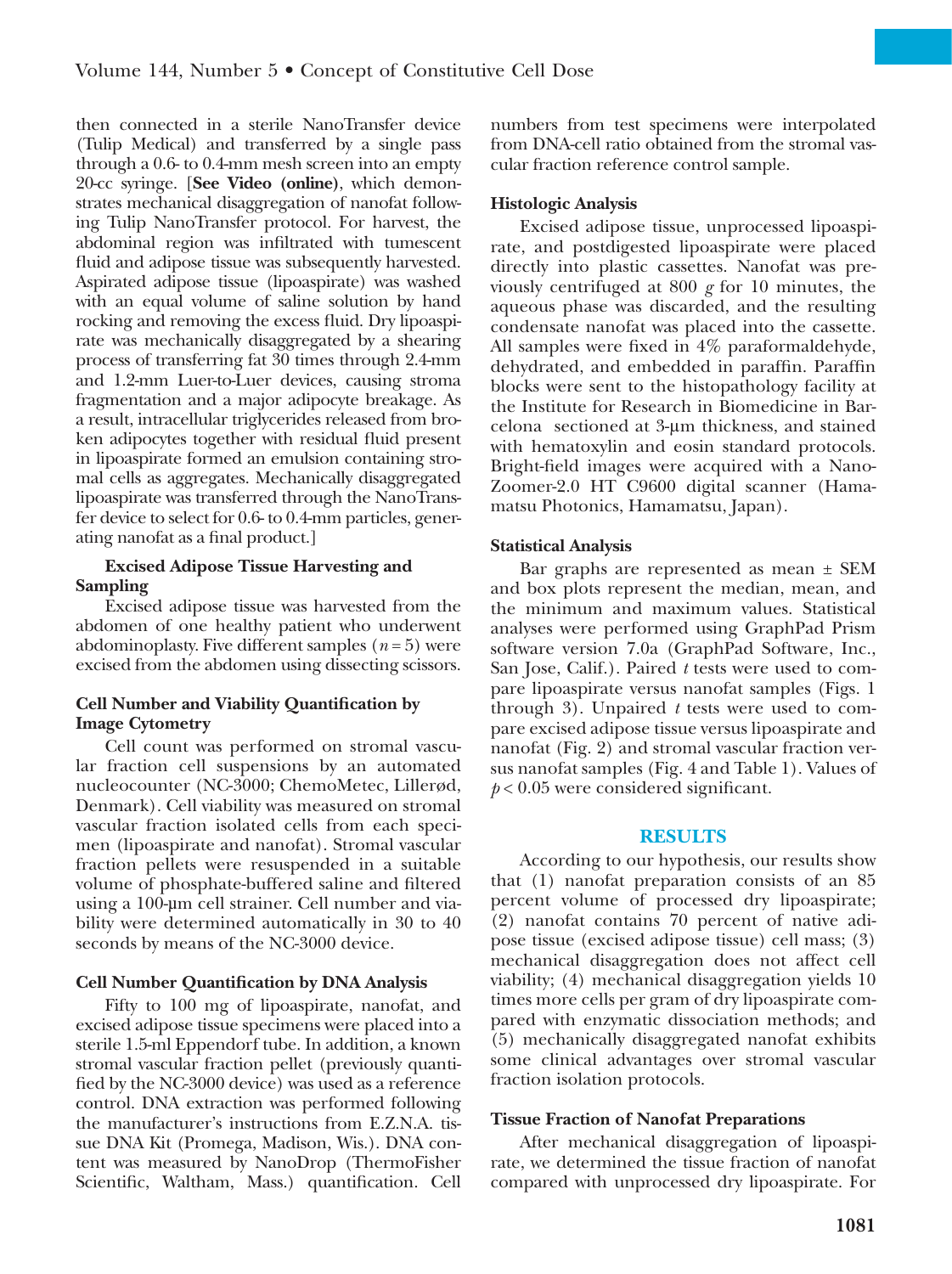

**Fig. 1.** Tissue fraction of nanofat preparations. Bar graphs show tissue weight before (lipoaspirate) and after (nanofat) mechanical processing ( $n = 3$ ). Values are represented as mean  $\pm$  SEM and statistical analysis was performed using the paired *t* test (\**p* < 0.05). *LA*, lipoaspirate; *NF*, nanofat.



**Fig. 2.** Cell content of excised adipose tissue, lipoaspirate, and nanofat preparations. Bar graphs show the cell burden of different specimens as the number of cells  $\times$  10<sup>6</sup> per gram of sample  $(n = 5$  in excised adipose tissue;  $n = 4$  in lipoaspirate and nanofat). Values are represented as mean ± SEM and statistical analysis was performed using the paired *t* test between lipoaspirate and nanofat  $(p = not$  significant), and unpaired  $t$  test between excised adipose tissue and lipoaspirate ( $p =$  not significant) and excised adipose tissue and nanofat (\**p* < 0.05). *Ex-AT*, excised adipose tissue; *LA*, lipoaspirate; *NF*, nanofat.

accurate measurements, we compared both specimens based on tissue weight and determined the percentage of tissue loss in nanofat preparations. According to the Tulip protocol, unprocessed dry lipoaspirate had a tissue weight of 19.2 g, and



Fig. 3. Effect of mechanical disaggregation on nanofat cell viability. Both lipoaspirate and nanofat samples were enzymatically dissociated to analyze cell viability in stromal vascular fraction isolated cells. Values are represented as the percentage of viable cells in isolated stromal vascular fraction from each sample  $(n = 6)$ . The *boxes* show the interquartile range (from lower to upper quartile) of viable cells, including the median (middle quartile) and mean. The *whiskers* show the location of the minimum and maximum values of all the data. Statistical analysis was performed using the paired *t* test ( $p$  = not significant). *LA*, lipoaspirate; *NF*, nanofat; *SVF*, stromal vascular fraction.



**Fig. 4.** Cell yield comparison between enzymatic (stromal vascular fraction) and mechanical (nanofat) procedures. Bar graphs show the number of cells  $\times$  10<sup>6</sup> recovered per gram of dry lipoaspirate processed through enzymatic dissociation (stromal vascular fraction, *n* = 20) or mechanical disaggregation (nanofat, *n* = 3) Values are represented as mean ± SEM, and statistical analysis was performed using the unpaired *t* test (\*\*\*\**p* < 0.0001). *SVF*, stromal vascular fraction; *NF*, nanofat.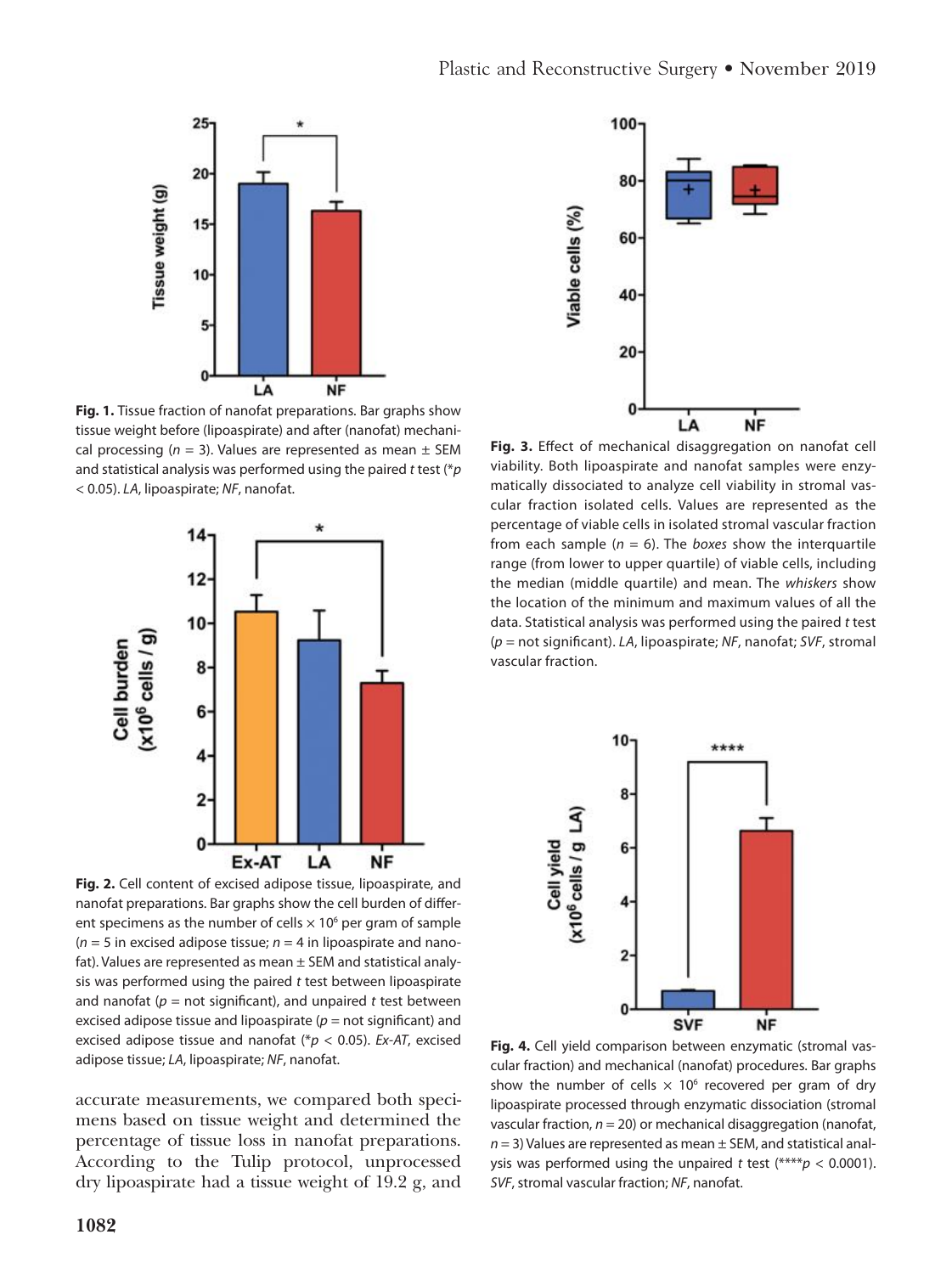| <b>Processing Method</b><br>(Product) | <b>Starting Material</b><br>(cc <sub>LA</sub> ) | <b>Cell Yield</b><br>$(x 10^6$ cells/g dry LA) | <b>Tissue Weight</b><br>$(g \, dry \, LA)$ | <b>Final Cell Inoculum</b><br>$(x 10^6$ cells) |
|---------------------------------------|-------------------------------------------------|------------------------------------------------|--------------------------------------------|------------------------------------------------|
| Enzymatic (SVF)                       | <sup>&gt;200</sup>                              | $0.68 \pm 0.04$                                | $175.26 \pm 4.43$                          | $120.07 \pm 7.21$                              |
| Mechanical (NF)                       | 20                                              | $6.63 \pm 0.47$                                | $19.26 \pm 1.15$                           | $125.81 \pm 5.86$                              |

**Table 1. Summary Table of Final Cell Inoculum Obtained from Enzymatic and Mechanical Procedures\***

LA, lipoaspirate; NF, nanofat; SVF, stromal vascular fraction.

\*Starting material represents the amount of raw lipoaspirate used in each protocol. Cell yield indicates the number of recovered cells per gram of dry lipoaspirate processed, as shown in Figure 4. Tissue weight shows the grams of dry lipoaspirate per GID (SVF) and Tulip NanoTransfer (NF) protocols. Final cell inoculum represents the total number of cells obtained in each procedure. Values are represented as mean ± SEM (SVF, *n* = 20; NF, *n* = 3).

mechanically disaggregated nanofat resulted in 16.3 g (Fig. 1), presenting a 15 percent tissue loss.

#### **Quantification of Cell Content in Nanofat Preparations**

The total nucleated cells contained in adipose tissue and derivate preparations can be determined by DNA tissue content. DNA extraction and quantification were performed in nanofat, unprocessed dry lipoaspirate as the control, and native excised adipose tissue samples to determine the constitutive cell burden contained in fat tissue. To estimate the cell content, we used a known stromal vascular fraction cell suspension to interpolate the cell number from DNA content. Based on DNA analysis, excised adipose tissue and unprocessed dry lipoaspirate cell burden was 10.5 and 9.2 million cells/g, respectively, whereas nanofat resulted in 7.3 million cells/g (Fig. 2).

#### **Evaluation of Cell Viability in Nanofat Preparations**

To evaluate the impact of mechanical disaggregation in cell membrane integrity, we analyzed the viability of enzymatically dissociated stromal vascular fraction cells from nanofat and lipoaspirate preparations following a stromal vascular fraction isolation protocol. Stromal vascular fraction viability was used as a fair estimate of the entire cell population of a given tissue sample. Based on image cytometry, the viability of the enzymatically released stromal vascular fraction cells was 77.1 percent for unprocessed dry lipoaspirate and 76.8 percent for nanofat samples (Fig. 3).

#### **Cell Yield Comparison between Enzymatic Dissociation (Stromal Vascular Fraction) and Mechanical Disaggregation (Nanofat) Procedures**

Cell yield was represented as the number of cells obtained per 1 g of dry lipoaspirate (Fig. 4). Regarding enzymatic dissociation, stromal vascular fraction data were obtained from 20 different patients that underwent liposuction surgery between 2012 and 2015 following the GID stromal vascular fraction protocol.<sup>24</sup> For mechanical

disaggregation, nanofat data were obtained from the total number of cells in nanofat (cell burden in Fig. 2 times nanofat weight in Fig. 1) relative to dry lipoaspirate weight (Fig. 1). Enzymatically dissociated stromal vascular fraction resulted in 0.68 million cells/g lipoaspirate, whereas mechanically disaggregated nanofat resulted in 6.63 million cells/g lipoaspirate. Thus, enzymatic dissociation results in only 7.3 percent of nucleated cells contained in dry lipoaspirate samples, whereas nanofat retained more than 70 percent of cells after mechanical disaggregation.

Moreover, cell yield data were verified by visualization of the three-dimensional structure of excised adipose tissue, unprocessed dry lipoaspirate, nanofat, and enzymatically postdigested lipoaspirate samples in hematoxylin and eosin–stained sections (Fig. 5). After enzymatic digestion and subsequent centrifugation, stromal vascular fraction cells were pelleted at the bottom and postdigested lipoaspirate fraction remained floating above the infranatant buffer phase. Histologic analysis of nanofat samples revealed that mechanical disaggregation caused the rupture of mature adipocyte membranes and retained a high density of stromal cells compared with excised adipose tissue and unprocessed dry lipoaspirate where adipocytes stood packed and organized. In accordance with low cell yield observed in enzymatic stromal vascular fraction isolation (7.3 percent), postdigested lipoaspirate fraction exhibited a high concentration of cells that had not been enzymatically dissociated from lipoaspirate.

#### **Clinical Relevance of Enzymatic Dissociation versus Mechanical Disaggregation Protocols: Final Cell Inoculum**

We evaluated the final cell inoculum as the total number of cells to be delivered into the patient. Table 1 summarizes all the data obtained from enzymatic (stromal vascular fraction) and mechanical (nanofat) methods together with their respective protocol specifications. Following protocol instructions, starting material for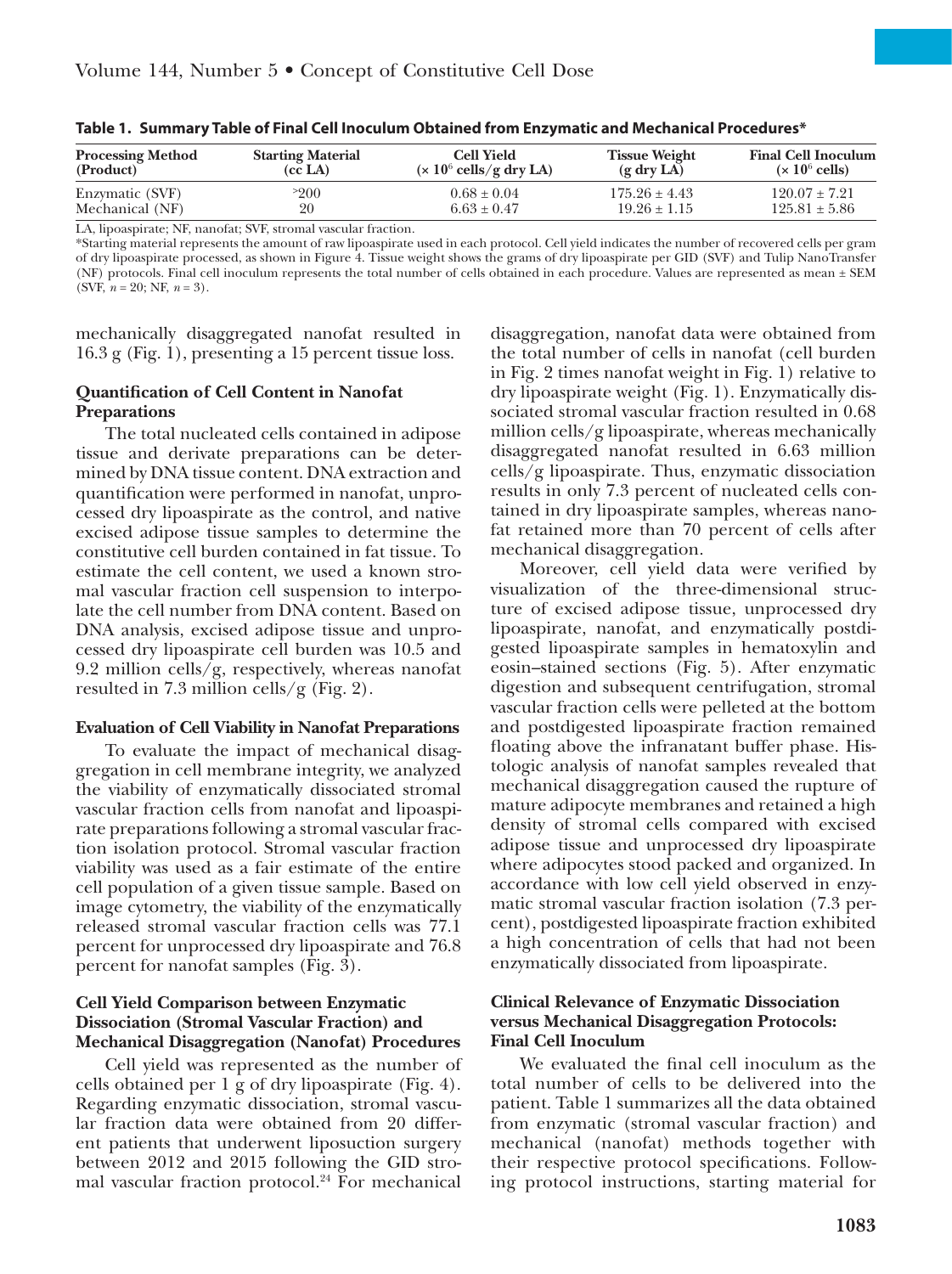

Fig. 5. Histologic analysis of excised adipose tissue, lipoaspirate, nanofat, and postdigested lipoaspirate specimens by hematoxylin and eosin staining. A schematic representation of each specimen is shown: excised adipose tissue as a block, lipoaspirate and nanofat in syringes, and enzymatically digested lipoaspirate after centrifugation in a 50-cc Falcon tube showing a floating postdigested lipoaspirate fraction and pelleted stromal vascular fraction. Histologic sections are shown at two different magnifications. *Scale bars* = 250 µm (*left*) and 100 µm (*right*). *Ex-AT*, excised adipose tissue; *LA*, lipoaspirate; *NF*, nanofat; *SVF*, stromal vascular fraction; *PD-LA*, postdigested lipoaspirate.

stromal vascular fraction isolation was between 200 and 250 cc of raw lipoaspirate, whereas starting material for nanofat preparations was only 20 cc. Final cell inoculum was measured by cell yield data and the amount of dry lipoaspirate. Based on cell yield performance, stromal vascular fraction isolation resulted in a final cell inoculum of 120 million cells, and nanofat preparations resulted in 125 million cells per procedure.

#### **DISCUSSION**

The present study aimed to explore the process of mechanical disaggregation of adipose tissue in comparison with more traditional methods involving enzymatic dissociation. To compare both methods, we focused on cellular content as the final outcome given that stromal cells act as the biological agent involved in repair and regeneration.<sup>25–27</sup> As the use of image cytometry is limited to single-cell suspensions, we have used an alternative DNA analysis approach to quantify the total nucleated cells present in a given tissue or derivate specimens such as cell aggregates from nanofat preparations. By definition, a human nondividing somatic cell contains approximately 6 pg of DNA.28,29 Thus, the number of cells is directly proportional to its DNA content. [**See**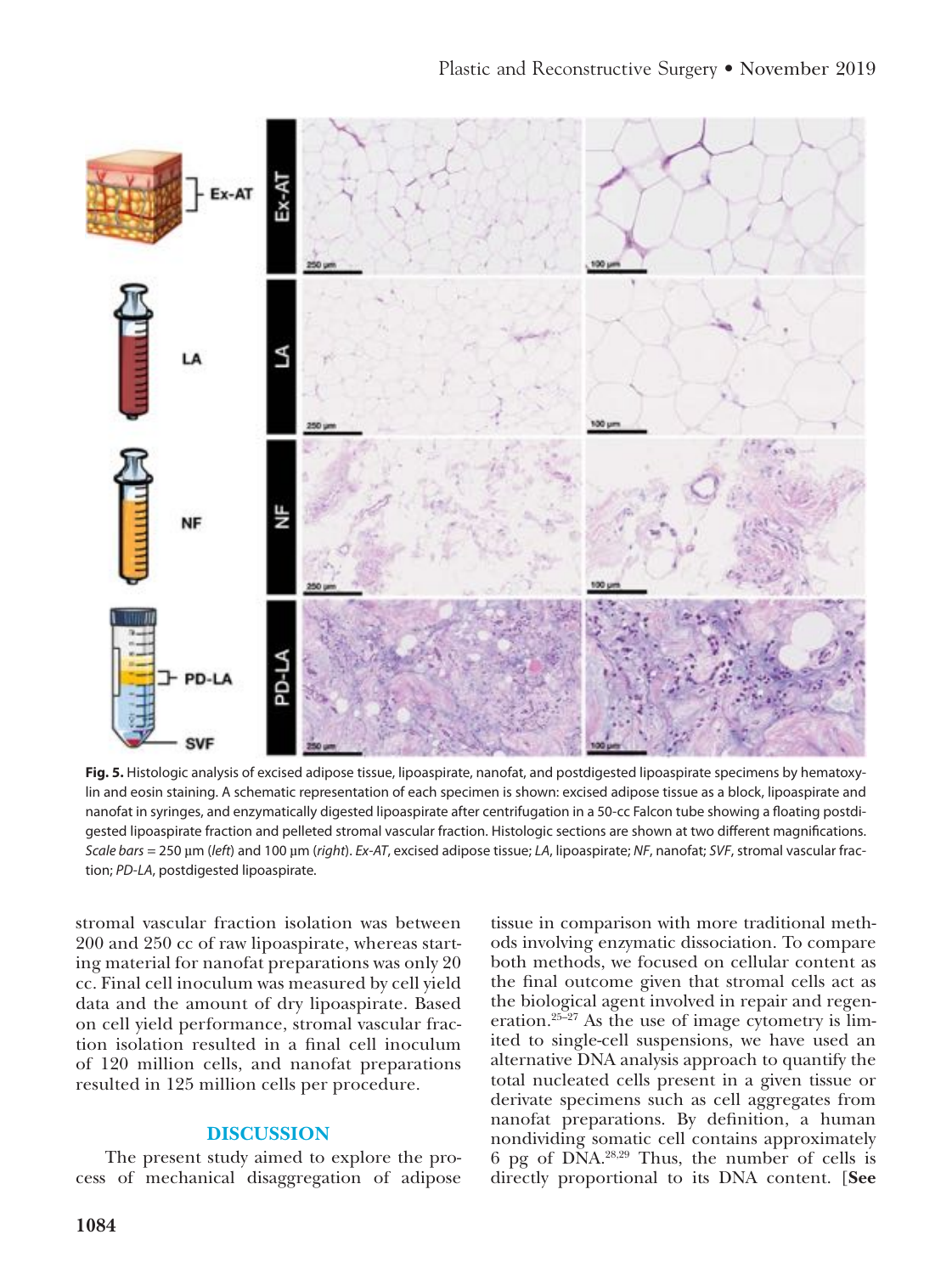**Figure, Supplemental Digital Content 1,** where two independent standard curves demonstrate a strong linearity between DNA content and cell number, presenting an  $R^2 > 0.99$ . The figure shows linear regression analysis of DNA content (micrograms of DNA,  $y$  axis) against cell number  $(x 106$ cells, *x* axis). *SC-T* represents the definition of 6 pg of DNA contained in each human diploid, nondividing cell  $(R^2 = 1)$ . Two independent standard curves (SC1 and SC2) were obtained from serial stromal vascular fraction cell pellets (10, 5, 2.5, 1.25, 0.625, and  $0.312 \times 106$  stromal vascular fraction cells). SC-1 and SC-2 showed a strong linearity ( $R^2 = 0.9958$  and  $R^2 = 0.9968$ , respectively). *SC-T*, theoretical standard curve; *SC-1*, standard curve 1; *SC-2*, standard curve 2, *[http://links.lww.](http://links.lww.com/PRS/D741) [com/PRS/D741](http://links.lww.com/PRS/D741)*.] A known stromal vascular fraction suspension was used as a reference to determine the DNA-to-cell ratio to interpolate the cell number from DNA content of tested samples. Our DNA analysis allowed us to further quantify the overall constitutive cell burden of native adipose tissue (excised adipose tissue) and lipoaspirated adipose fragments (lipoaspirate), including live and dead cells, resulting in 10.5 and 9.2 million cells per gram, respectively (Fig. 2). Eto et al. also addressed this question by using whole-mount staining analysis of excised and aspirated adipose tissue, which resulted in a total of 5.9 and 6 million cells per cubic centimeter in both excised adipose tissue and lipoaspirate samples.30 The difference in cell number estimates might be caused by inherent sample variability, or because cell staining analysis could present some limitations for reagents to access and penetrate into cellular components because of tissue thickness.

Nanofat can be defined as an injectable product composed of cell aggregates which, based on tissue weight measurements in Figure 1, consist of 85 percent in volume of initial dry lipoaspirate. The tissue loss observed in nanofat could be mainly caused by tissue fibers retained inside the NanoTransfer device. Nanofat was characterized based on cell content and viability to identify the impact of physical forces applied on cells within the adipose tissue compared with unprocessed dry lipoaspirate. Cell content analysis showed no statistical differences between nanofat and lipoaspirate cell burden, which suggests that nanofat comprises a stromal cell population equivalent to the aspirated adipose tissue. Most importantly, nanofat specimens represent an injectable product that approaches the constitutive cell burden present in excised adipose tissue by containing 70 percent of its native cell mass (Fig. 2). It is worth

mentioning that quantification of nanofat cell burden may include residual DNA released by the rupture of mature adipocytes during nanofat shearing, which can no longer be considered a part of nanofat cell mass. Although further experiments would be required to address this limitation, it has been reported that lipoaspirate contains 6.9  $\times$  10<sup>5</sup> mature adipocytes per gram (<10 percent of total lipoaspirate cell mass), which may result in a minimal overestimation of nanofat cell burden data.31 As shown by hematoxylin and eosin staining, nanofat presents cell-enriched fat aggregates along with adipocytes ruptured because of shear force exposure (Fig. 5). Importantly, the fact that nanofat sections showed a higher density of cells compared with exogenous adipose tissue and lipoaspirate samples was attributable to an additional centrifugation step to condensate nanofat preparations to reduce their viscosity and facilitate paraffin embedding.

Cell viability tests were performed by enzymatic isolation and image cytometry of stromal vascular fraction from nanofat and unprocessed dry lipoaspirate samples, with no effect caused by mechanical disaggregation. This method, however, only measures the enzymatically isolated cell fraction, which is less than 10 percent (Fig. 4). Similarly to cell counting limitations in tissue samples, no current reliable method has been established to determine cell viability. Colorimetric assays based on tetrazolium compounds [3-(4,5-dimethylthiazol-2-yl)-2,5-diphenyltetrazolium bromide; 3-(4,5-dimethylthiazol-2-yl)-5-(3 carboxymethoxyphenyl)-2-(4-sulfophenyl)-2H-tetrazolium; and 2,3-bis-(2-methoxy-4-nitro-5-sulfophenyl)- 2H-tetrazolium-5-carboxanilide] are widely used to study proliferation and viability in cell culture but present some limitations when evaluating tissue samples.<sup>32,33</sup> Thus, we can interpret the viability of stromal vascular fraction isolated cells as a representative population of the entire tissue sample. Overall, no statistical differences were observed in cell viability between nanofat and lipoaspirate samples. These data are consistent with previous characterization of nanofat preparations, where no differences in cell viability were observed as a result of the mechanical disaggregation process.<sup>15</sup>

Based on cell yield analysis obtained from enzymatic dissociation (stromal vascular fraction) and mechanical disaggregation (nanofat), our data indicate that only 7.3 percent of stromal vascular fraction cells were recovered by enzymatic dissociation, whereas mechanical disaggregated nanofat showed a 70 percent cell recovery rate from unprocessed dry lipoaspirate (Fig. 4). It is important to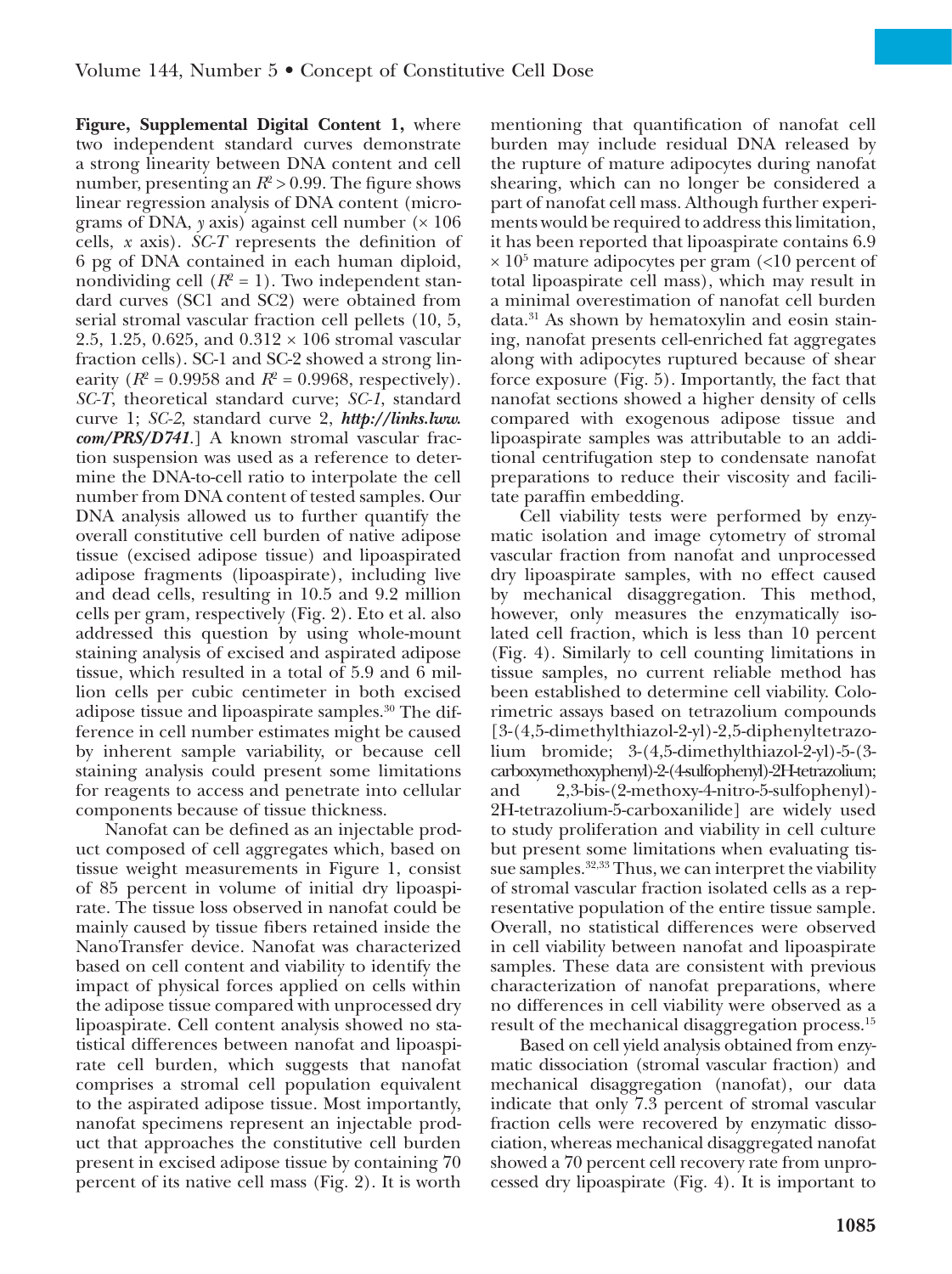note that, despite having used different methods to quantify stromal vascular fraction and nanofat cell yield (image cytometry and DNA analysis, respectively), we have shown that both methods are comparable, which supports our DNA analysis as a reliable method of determining the total cell content of adipose tissue samples. [**See Figure, Supplemental Digital Content 2**, which shows no statistical significance between both methods in four independent stromal vascular fraction preparations. Comparison of cell quantification methods between image cytometry (NC-3000) and DNA analysis is shown. Four independent stromal vascular fraction cell pellets were split in two and analyzed following both methods. For DNA analysis, the reference sample was a known cell pellet obtained from stromal vascular fraction cell culture grown in monolayer at passage 3. *SVF1–SVF4*, stromal vascular fraction 1 to 4, *[http://links.lww.com/PRS/](http://links.lww.com/PRS/D742) [D742](http://links.lww.com/PRS/D742)*.] Based on low-rate cell recovery exhibited by stromal vascular fraction isolation, we hypothesized that 90 percent unsuccessfully recovered stromal cells must have been left behind and remained within lipoaspirate tissue following digestion. To validate this hypothesis, hematoxylin and eosin staining revealed a high density of cells in postdigestion lipoaspirate tissue (Fig. 5), suggesting that a vast majority of nonisolated cells remained within the extracellular matrix after enzymatic digestion. The increase in cell density compared with excised adipose tissue and unprocessed dry lipoaspirate can be explained by the dramatic volume decrease of postdigestion lipoaspirate as a result of the massive adipocyte release after enzymatic digestion. Nonetheless, as stromal vascular fraction isolation may be a more suitable approach for specific procedures such as intravenous delivery, alternative methods for enzymatic optimization are needed to improve and maximize the stromal vascular fraction cell yield.<sup>34,35</sup>

From a clinical standpoint, the number of transplanted cells is of vital importance and plays a critical role in cell-based therapy outcomes.36–38 Recently, total nucleated cell dose has been shown to act as a more relevant prognosis indicator than the commonly known CD34<sup>+</sup> cell number in hematopoietic cell transplantation.<sup>39,40</sup> However, there are still some discrepancies in establishing the optimal dosage for stromal cell administration in several cell therapies.38–41 Because the native cell population of a given tissue has the ability to initiate and perform a reparative response, we hypothesized that the therapeutic dose required to treat any damaged tissue must be at least near the constitutive cell burden present in the injury

site. Following this rationale, we have named this new therapeutic concept "constitutive cell dose." Conceiving stromal cells as the biological agent with regenerative and reparative properties, we compared the final cell inoculum as the total number of cells obtained from enzymatic dissociation (stromal vascular fraction) and mechanical disaggregation (nanofat) methodologies in a clinical context. As shown in Table 1, the final cell inoculum resulting from the different methods was 120 million cells as isolated stromal vascular fraction cells and 125 million cells as aggregated nanofat particles. Enzymatic stromal vascular fraction isolation procedures start with 200 to 250 cc of raw lipoaspirate (depending on body fat levels from the patient), whereas mechanically disaggregated nanofat requires only 20 cc of starting material. Therefore, mechanical disaggregation requires 10 times less fat tissue as starting material to provide a similar or even higher cell dose compared with conventional enzymatic stromal vascular fraction isolation. In addition to enhanced cell yield performance, mechanically disrupted cell aggregates (nanofat) remain attached to their natural matrix niche, which has been shown to promote cell viability, proliferation, and differentiation.16–18 Moreover, one would expect that cell aggregates also potentiate a reparative effect (extracellular matrix repair, angiogenesis, and immunoregulation) compared with isolated cells, although this last statement is yet to be proven. Overall, nanofat offers a nearly constitutive cell dose that can be easily implemented at the point of care, given its ease of use and cost-effective technology, encouraging the use of cell aggregates as a therapeutic agent over isolated cells for intralesional cell therapies.

#### **CONCLUSIONS**

Mechanical disaggregation of adipose tissue is becoming more popular than enzymatically dissociated stromal vascular fraction for its use in surgical treatments and clinical applications. Mechanically disrupted cell aggregates (nanofat) require 10 times less fat tissue as starting material compared with enzymatic isolation to approach a constitutive cell dose. Accordingly, mechanical disaggregation is shown to be a more cost-effective and easy-touse process because of the substantial reduction in material harvesting and processing. Therefore, the use of stromal cell aggregates as an injectable product represents a promising treatment not only for aesthetic plastic surgery but also as an effective therapeutic tool for other fields, ranging from cardiovascular diseases to orthopedic medicine.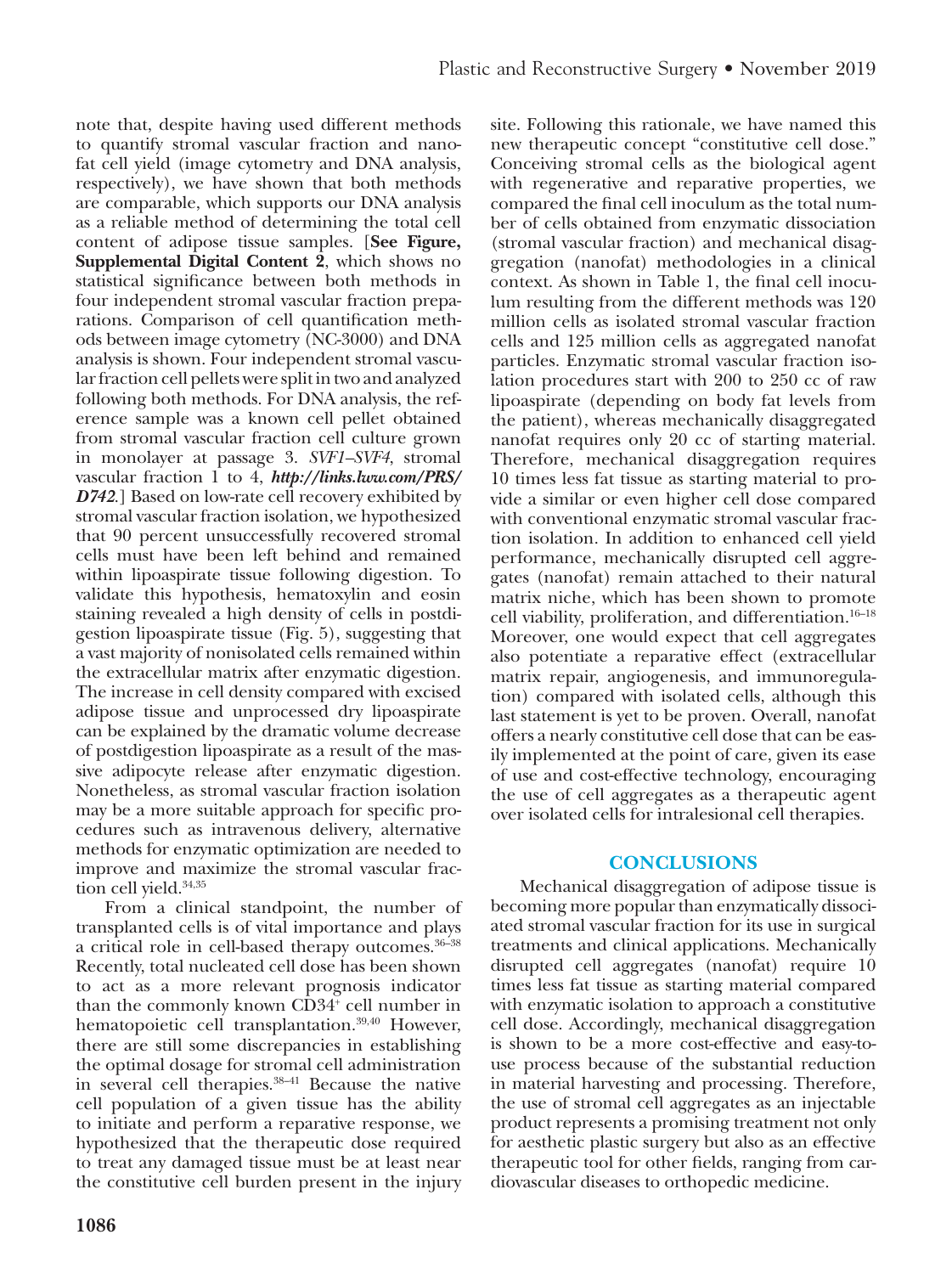*Ramon Llull, M.D., Ph.D.* Cell Pro Tech Spain Camí dels reis 308, Lab B13 Palma de Mallorca, Spain 07010 [ramonllull@mac.com](mailto:ramonllull@mac.com) Instagram: @dr.ramonllullplastica Twitter: @plasticadrllull Facebook: @plasticamallorca

#### **REFERENCES**

- 1. Rué P, Martinez Arias A. Cell dynamics and gene expression control in tissue homeostasis and development. *Mol Syst Biol.* 2015;11:792.
- 2. Wikipedia. Stroma (tissue). Available at: [https://en.wikipedia.](https://en.wikipedia.org/wiki/Stroma_(tissue) [org/wiki/Stroma\\_\(tissue\)](https://en.wikipedia.org/wiki/Stroma_(tissue). Accessed June 1, 2018.
- 3. Bluguermann C, Wu L, Petrigliano F, McAllister D, Miriuka S, Evseenko DA. Novel aspects of parenchymal-mesenchymal interactions: From cell types to molecules and beyond. *Cell Biochem Funct.* 2013;31:271–280.
- 4. Salgado AJ, Reis RL, Sousa NJ, Gimble JM. Adipose tissue derived stem cells secretome: Soluble factors and their roles in regenerative medicine. *Curr Stem Cell Res Ther.* 2010;5:103–110.
- 5. Kapur SK, Katz AJ. Review of the adipose derived stem cell secretome. *Biochimie* 2013;95:2222–2228.
- 6. Fu Y, Karbaat L, Wu L, Leijten J, Both SK, Karperien M. Trophic effects of mesenchymal stem cells in tissue regeneration. *Tissue Eng Part B Rev.* 2017;23:515–528.
- 7. Casteilla L, Planat-Benard V, Laharrague P, Cousin B. Adipose-derived stromal cells: Their identity and uses in clinical trials, an update. *World J Stem Cells* 2011;3:25–33.
- 8. Nguyen A, Guo J, Banyard DA, et al. Stromal vascular fraction: A regenerative reality? Part 1: Current concepts and review of the literature. *J Plast Reconstr Aesthet Surg.* 2016;69:170–179.
- 9. Bourin P, Bunnell BA, Casteilla L, et al. Stromal cells from the adipose tissue-derived stromal vascular fraction and culture expanded adipose tissue-derived stromal/stem cells: A joint statement of the International Federation for Adipose Therapeutics and Science (IFATS) and the International Society for Cellular Therapy (ISCT). *Cytotherapy* 2013;15:641–648.
- 10. Zuk PA, Zhu M, Mizuno H, et al. Multilineage cells from human adipose tissue: Implications for cell-based therapies. *Tissue Eng.* 2001;7:211–228.
- 11. Zimmerlin L, Donnenberg VS, Pfeifer ME, et al. Stromal vascular progenitors in adult human adipose tissue. *Cytometry A* 2010;77:22–30.
- 12. Bora P, Majumdar AS. Adipose tissue-derived stromal vascular fraction in regenerative medicine: A brief review on biology and translation. *Stem Cell Res Ther.* 2017;8:145.
- 13. Aronowitz JA, Lockhart RA, Hakakian CS. Mechanical versus enzymatic isolation of stromal vascular fraction cells from adipose tissue. *Springerplus* 2015;4:713.
- 14. Tonnard P, Verpaele A, Peeters G, Hamdi M, Cornelissen M, Declercq H. Nanofat grafting: Basic research and clinical applications. *Plast Reconstr Surg.* 2013;132:1017–1026.
- 15. Alexander RW. Understanding mechanical emulsification (nanofat) versus enzymatic isolation of tissue stromal vascular fraction (tSVF) cells from adipose tissue: Potential uses in biocellular regenerative medicine. *J Prolother*. 2016;8:1-14.
- 16. Bayoussef Z, Dixon JE, Stolnik S, Shakesheff KM. Aggregation promotes cell viability, proliferation, and differentiation in

an in vitro model of injection cell therapy. *J Tissue Eng Regen Med.* 2012;6:e61–e73.

- 17. Lei X, Deng Z, Duan E. Uniform embryoid body production and enhanced mesendoderm differentiation with murine embryonic stem cells in a rotary suspension bioreactor. *Methods Mol Biol.* 2016;1502:63–75.
- 18. Goh SK, Olsen P, Banerjee I. Extracellular matrix aggregates from differentiating embryoid bodies as a scaffold to support ESC proliferation and differentiation. *PLoS One* 2013;8:e61856.
- 19. Bhooshan LS, Devi MG, Aniraj R, Binod P, Lekshmi M. Autologous emulsified fat injection for rejuvenation of scars: A prospective observational study. *Indian J Plast Surg.* 2018;51:77–83.
- 20. Kemaloğlu CA. Nanofat grafting under a split-thickness skin graft for problematic wound management. *Springerplus* 2016;5:138.
- 21. Wei H, Gu SX, Liang YD, et al. Nanofat-derived stem cells with platelet-rich fibrin improve facial contour remodeling and skin rejuvenation after autologous structural fat transplantation. *Oncotarget* 2017;8:68542–68556.
- 22. Yao Y, Dong Z, Liao Y, et al. Adipose extracellular matrix/ stromal vascular fraction gel: A novel adipose tissuederived injectable for stem cell therapy. *Plast Reconstr Surg.* 2017;139:867–879.
- 23. Zhang P, Feng J, Liao Y, et al. Ischemic flap survival improvement by composition-selective fat grafting with novel adipose tissue derived product: Stromal vascular fraction gel. *Biochem Biophys Res Commun.* 2018;495:2249–2256.
- 24. Dos-Anjos Vilaboa S, Navarro-Palou M, Llull R. Age influence on stromal vascular fraction cell yield obtained from human lipoaspirates. *Cytotherapy* 2014;16:1092–1097.
- 25. Tögel F, Westenfelder C. The role of multipotent marrow stromal cells (MSCs) in tissue regeneration. *Organogenesis* 2011;7:96–100.
- 26. Hu MS, Borrelli MR, Lorenz HP, Longaker MT, Wan DC. Mesenchymal stromal cells and cutaneous wound healing: A comprehensive review of the background, role, and therapeutic potential. *Stem Cells Int.* 2018;2018:6901983.
- 27. Bartczak A, McGilvray I, Keating A. Mesenchymal stromal cell therapy to promote cardiac tissue regeneration and repair. *Curr Opin Organ Transplant*. 2017;22:86–96.
- 28. Dole el J, Barto J, Voglmayr H, Greilhuber J. Letter to the editor: Nuclear DNA content and genome size of trout and human. *Cytometry A* 2003;51:127–128; author reply 128.
- 29. Greilhuber J, Dolezel J, Lysák MA, Bennett MD. The origin, evolution and proposed stabilization of the terms 'genome size' and 'C-value' to describe nuclear DNA contents. *Ann Bot.* 2005;95:255–260.
- 30. Eto H, Suga H, Matsumoto D, et al. Characterization of structure and cellular components of aspirated and excised adipose tissue. *Plast Reconstr Surg.* 2009;124:1087–1097.
- 31. Suga H, Matsumoto D, Inoue K, et al. Numerical measurement of viable and nonviable adipocytes and other cellular components in aspirated fat tissue. *Plast Reconstr Surg.* 2008;122:103–114.
- 32. Riss TL. Is your MTT assay really the best choice? Available at: [https://www.promega.es/resources/pubhub/is-your-mtt](https://www.promega.es/resources/pubhub/is-your-mtt-assay-really-the-best-choice/)[assay-really-the-best-choice/.](https://www.promega.es/resources/pubhub/is-your-mtt-assay-really-the-best-choice/) Accessed June 1, 2018.
- 33. Riss TL, Moravec RA, Niles AL, Duellman S, Benink HA. Cell viability assays, 2013 May 1 [updated 2016 Jul 1]. In: Sittampalam GS, Grossman A, Brimacombe K, et al., eds. *Assay Guidance Manual* [Internet]. Bethesda, Md: Eli Lilly & Company and the National Center for Advancing Translational Sciences; 2004. Available at: https://www.ncbi. nlm.nih.gov/books/NBK144065/.
- 34. Comella K, Blas JAP, Ichim T, Lopez J, Limon J, Moreno RC. Autologous stromal vascular fraction in the intravenous